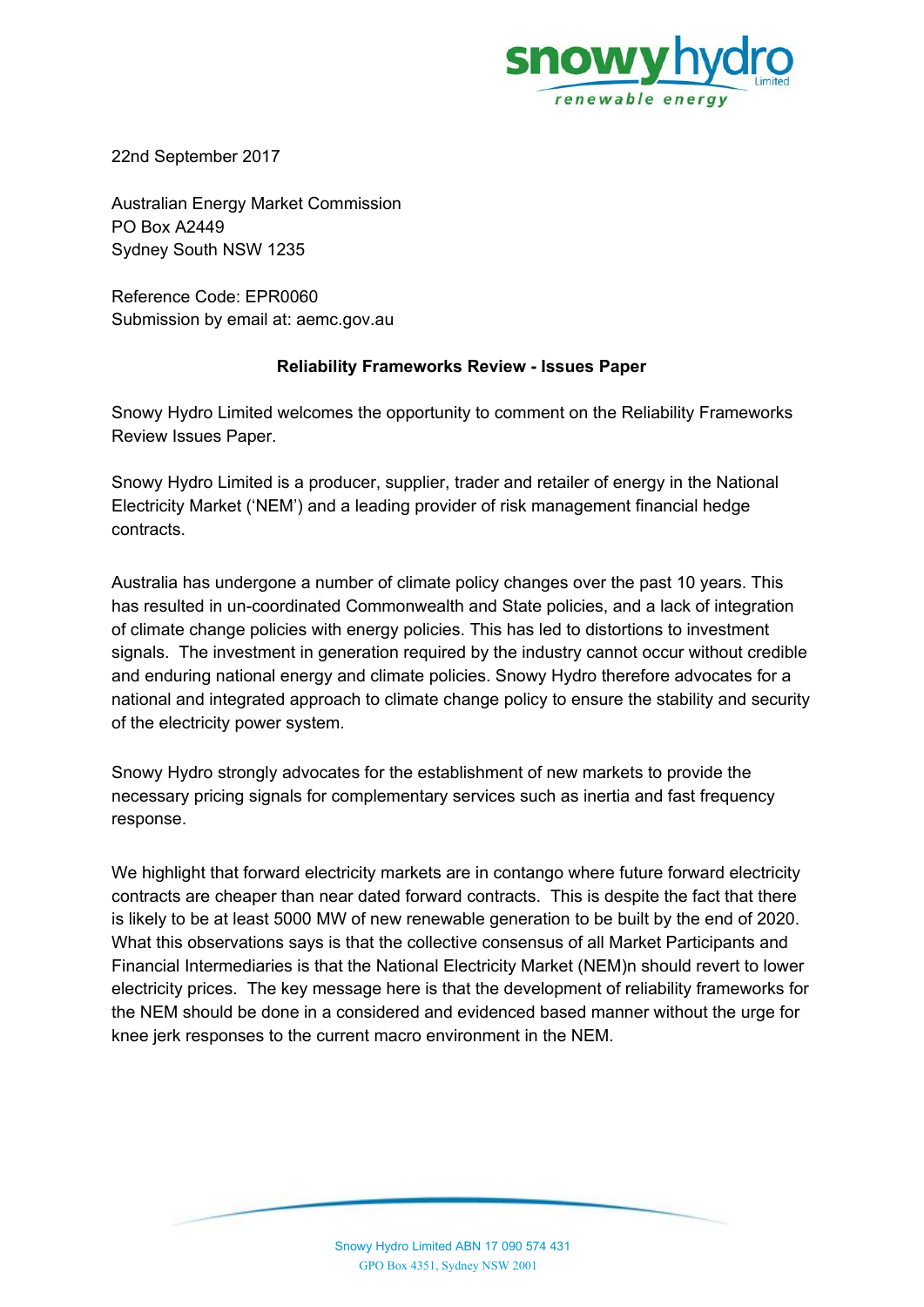## **Assessment Principles**

The AEMC's principles are sound. Snowy strongly agrees with the flexible principle because some issues in specific NEM regions may be structural in nature and therefore regulatory frameworks may be a blunt instrument to deal with a specific issue. Our point is that NEM wide solutions or changes to reliability regulatory frameworks should not be put in place to address issues that have arisen in only a specific Jurisdiction / Region.

## **Assessment Approach**

The assessment approach should define the issue and/or problem and determine if the problem is material. The materiality determination is important as there will inherently be trades-offs in costs and implementation from as range of options to address the defined issue.

## **Forecasting**

Snowy Hydro believes AEMO forecasting errors are potentially impacting on NEM reliability.

The Graph 1 below was from a DigSilient presentation. Digsilent states in the presentation<sup>1</sup>:

- Increases in forecasting errors could contribute to frequency regulation deterioration (and an increased requirement for regulation FCAS)
- The Graph 1 below shows 99% POE for demand forecast error (DFE) and semi-scheduled forecast error (SSFE) over time
- Suggests that forecasting error could be a contributing factor
- Load forecast error includes rooftop PV contribution, which probably accounts for the change in DFE

Snowy requests more transparency into AEMO's forecasting processes and methodologies. Further to this, Market Participants want to know what AEMO intends to do to improve its forecasting accuracy.

<sup>1</sup> DIGSilent, AEMO Regulation Frequency Analysis Review of frequency regulation in the normal operating frequency band, 9 August 2017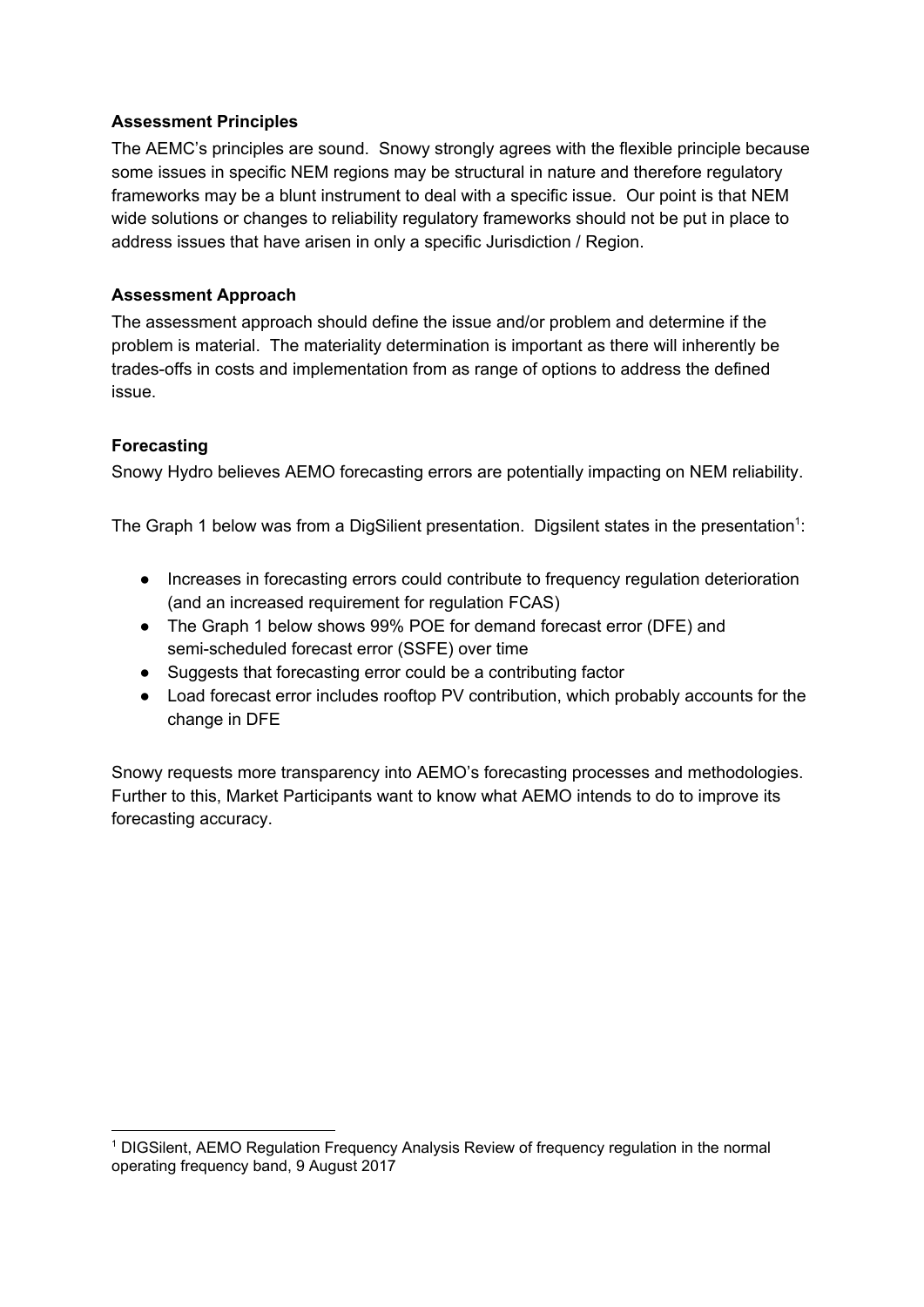



#### **Options to accommodate intermittent generation**

Snowy supports the Finkel Generator Reliability Obligation approach in principle. Where possible this should be achieved through a market based mechanism.

#### **Credible contingencies**

Snowy Hydro supports the current definitions of the credible contingencies and does not support AEMO's rule change proposal.

AEMO's proposed change will almost certainly lead to an increased frequency of AEMO intervention in the Market. AEMO has already indicated that it intends to intervene in the Market to remove any Lack of Reserve (LOR2) conditions to maintain spinning reserve in excess of the largest credible contingency using either dispatch of the RERT or via Clause 4.8.9 Directions.

Market intervention will lead to the more frequent imposition of Intervention Pricing. Directions or RERT activation to maintain excess spinning reserve may result in in-service generation being displaced in volume.

This may over time, impact contract offers for hedging in the financial markets if AEMO intervention becomes a routine feature of the market. Such as outcome would be contrary to the NEO.

#### **Interconnectors**

Interconnectors and major transmission corridors can play an important role to the facilitation of competition and they allow the sharing of electricity between regions which improves both reliability and system security.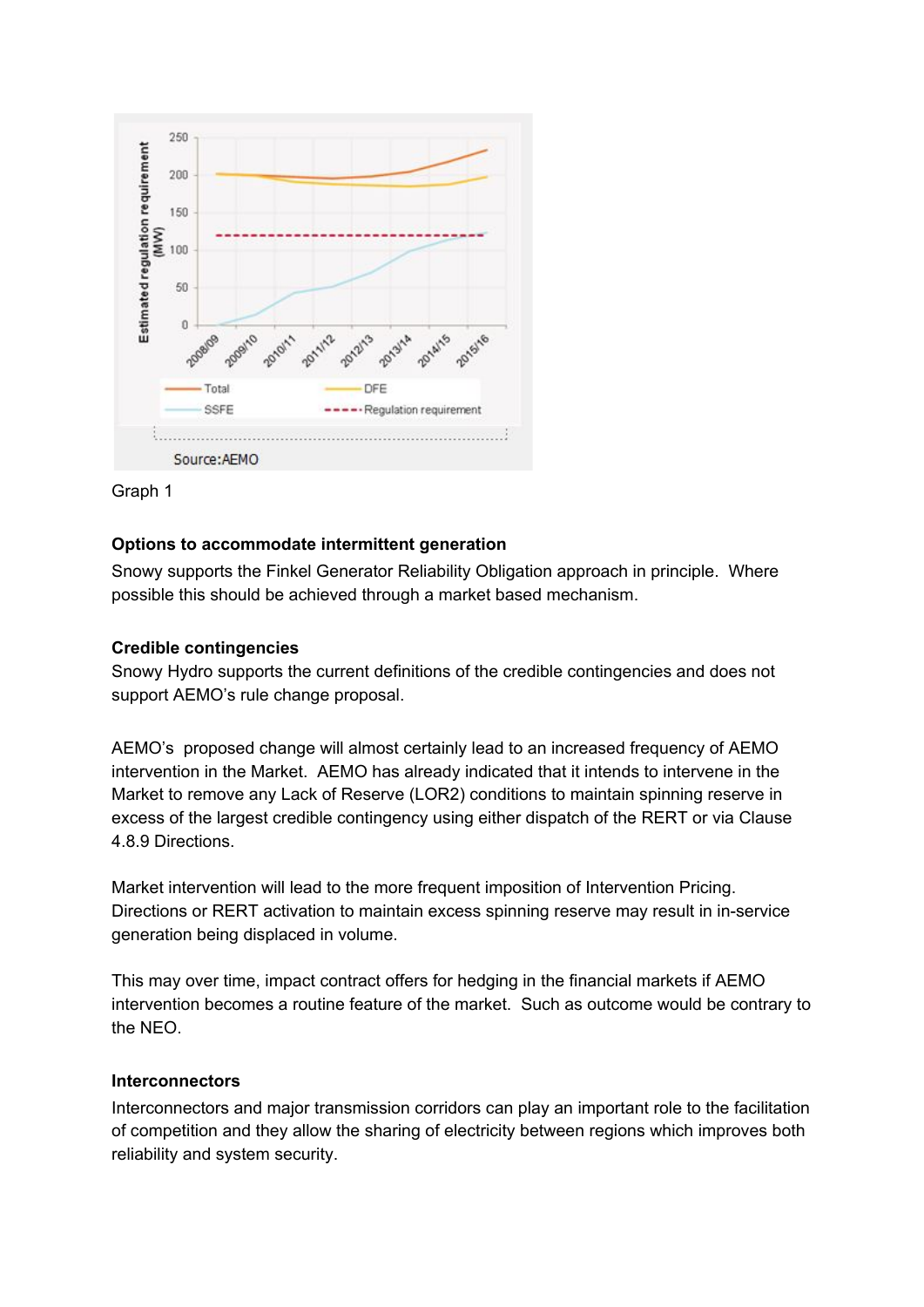Snowy Hydro supports an integrated grid plan for the NEM transmission network which identifies any relevant enhancements to major transmission corridors which will allow trade between NEM regions or trade to large load centres in each region. The integrated grid plan would also identify renewable energy zones across all NEM regions and identify transmission network routes to efficiently connect the renewable energy zones to existing transmission infrastructure.

## **Contract market**

If generation and load become more responsive to the Spot market then it would become increasingly important that both non-schedule generation and load informs the market of their intent. Transparency is key to allowing providers of risk management products to make available contract volumes which are efficiently priced. A lack of transparency on the intent of non-scheduled Participants will drive an additional risk premium to contracts.

Contract markets will evolve and new products will form. What is needed is stable policy and regulatory frameworks.

# **Efficacy and efficiency of information provisions**

Snowy Hydro believes there is scope to improve administration and minimise the risk of duplication from a range of reports including the EAAP, ESOO, and PASA.

## **Role of interventions**

The following are key principles for the use of interventions in the NEM.

- Must only be used as a last resort
- When used must minimise the distortionary effects to the primary NEM Spot and Contract markets
- Adequate compensation in a timely manner so Participants are no worse off then if the intervention had not occured

All these principles are part of providing certainty for Participants to invest in long lived assets.

## **Triggers for interventions**

Snowy believes that there is sufficient transparency in existing triggers for intervention. But this support is only within the current known definitions of Lack of Reserve (LOR). We will have concerns if these definitions are modified through ratification of AEMO's LOR rule change which ultimately will provide AEMO with wide discretion to amend triggers for intervention.